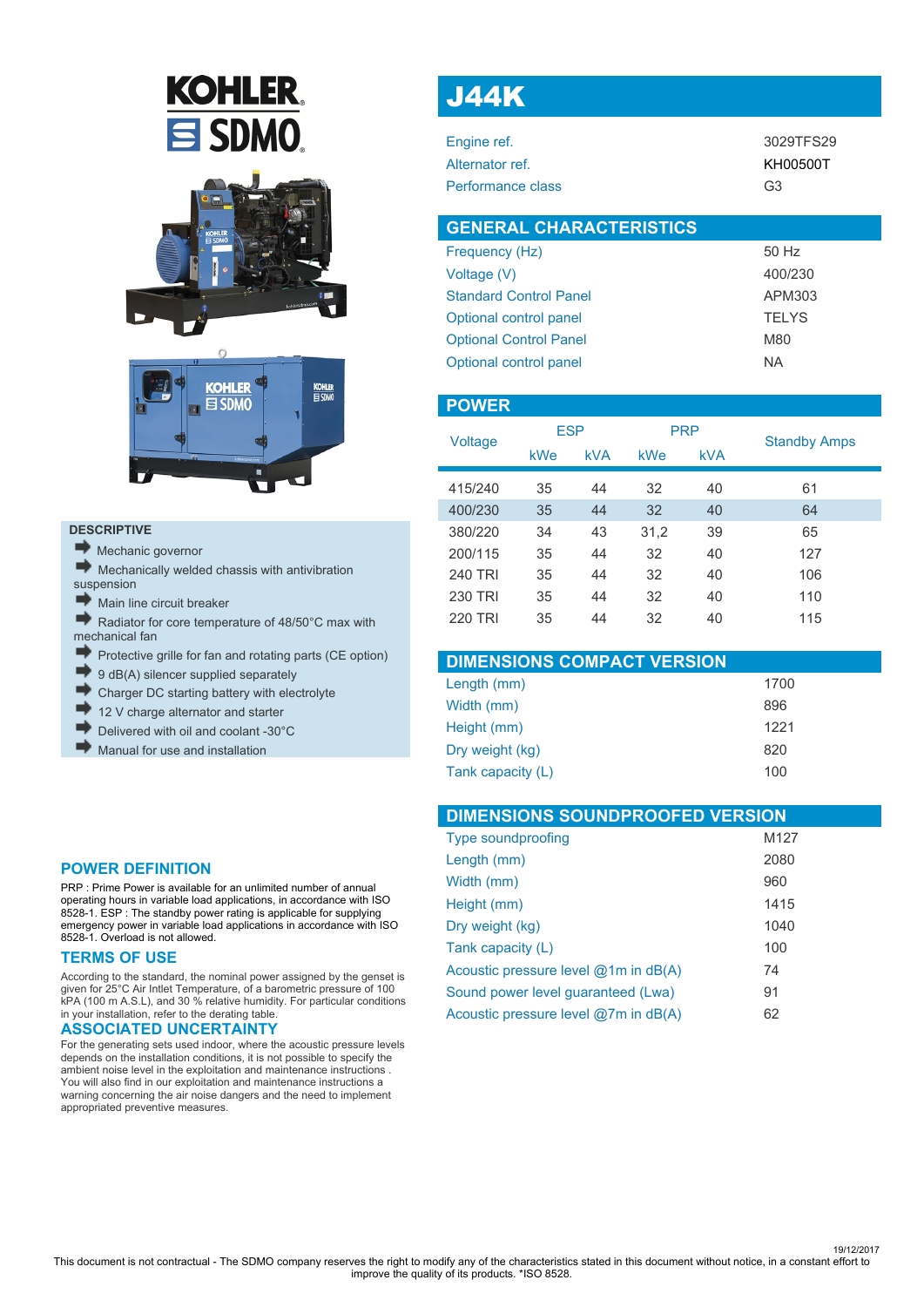

# J44K

# ENGINE CHARACTERISTICS

## **GENERAL ENGINE DATA**

| <b>Engine brand</b>                               | <b>JOHN DEERE</b> |
|---------------------------------------------------|-------------------|
| Engine ref.                                       | 3029TFS29         |
| Air inlet system                                  | Turbo             |
| <b>Cylinders configuration</b>                    | L                 |
| Number of cylinders                               | 3                 |
| Displacement (L)                                  | 2,91              |
| <b>Charge Air coolant</b>                         |                   |
| Bore (mm) x Stroke (mm)                           | 106 x 110         |
| <b>Compression ratio</b>                          | 17.2:1            |
| Speed (RPM)                                       | 1500              |
| Pistons speed (m/s)                               | 5,50              |
| Maximum stand-by power at rated<br>RPM (kW)       | 42                |
| Frequency regulation, steady state $(\%) +12.5\%$ |                   |
| <b>BMEP at Max Power (bar)</b>                    | 11,50             |
| Governor type                                     | Mechanical        |

## **COOLING SYSTEM**

Radiator & Engine capacity (L) 16,10

| Fan power (kW)                                | 1.30            |
|-----------------------------------------------|-----------------|
| Fan air flow w/o restriction (m3/s)           | 1.86            |
| Available restriction on air flow (mm<br>H2O) | 20              |
| Type of coolant                               | Glycol-Ethylene |

### **EMISSIONS**

| Emission PM (mg/Nm3) 5% O2 | 70           |
|----------------------------|--------------|
| Emission CO (mg/Nm3) 5% O2 | 190          |
| Emission HC+NOx (q/kWh)    | <sup>0</sup> |
| Emission HC (g/kW.h)       |              |

| <b>EXHAUST</b>                            |        |
|-------------------------------------------|--------|
| Exhaust gas temperature @ ESP 50Hz (°C)   | 510    |
| Exhaust gas flow $@$ ESP 50 Hz (L/s)      | 105,60 |
| Max. exhaust back pressure (mm H2O)       | 625    |
|                                           |        |
| <b>FUEL</b>                               |        |
| Consumption @ 110% load (L/h)             | 10,80  |
| Consumption @ 100% load (L/h)             | 9,80   |
| Consumption @ 75% load (L/h)              | 7,50   |
| Consumption @ 50% load (L/h)              | 5,30   |
| Maximum fuel pump flow (L/h)              | 111    |
|                                           |        |
| OIL                                       |        |
| Oil system capacity including filters (L) | 6      |

| 1    |
|------|
| 5    |
| 0.21 |
| 5.30 |
|      |

## **HEAT BALANCE**

| Heat rejection to exhaust (kW)    |    |
|-----------------------------------|----|
| Radiated heat to ambiant (kW)     | 5  |
| Heat rejection to coolant HT (kW) | 28 |

| <b>AIR INTAKE</b>                |       |
|----------------------------------|-------|
| Max. intake restriction (mm H2O) | 300   |
| Intake air flow $(L/s)$          | 37.80 |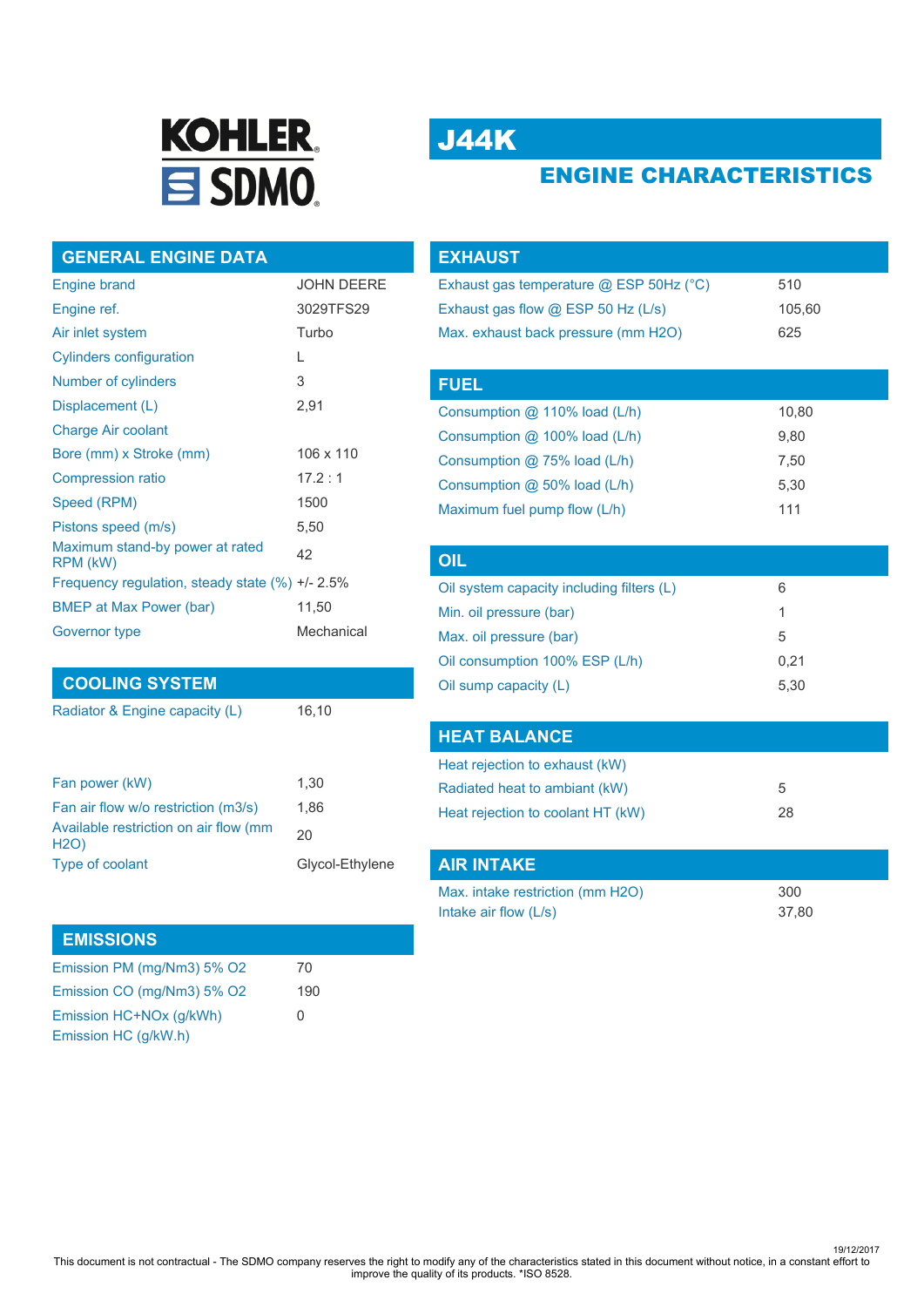# **KOHLER**  $\equiv$  SDMO.

# J44K

# ALTERNATOR CHARACTERISTICS

|  | <b>GENERAL DATA</b> |
|--|---------------------|
|  |                     |
|  |                     |

| Alternator ref.                                                   | KH00500T         |
|-------------------------------------------------------------------|------------------|
| Number of Phase                                                   | Three phase      |
| Power factor (Cos Phi)                                            | 0,80             |
| Altitude (m)                                                      | 0 à 1000         |
| Overspeed (rpm)                                                   | 2250             |
| Number of pole                                                    | 4                |
| Capacity for maintaining short circuit at<br>3 In for 10 s        | Yes              |
| <b>Insulation class</b>                                           | Н                |
| $T^{\circ}$ class (H/125 $^{\circ}$ ), continuous 40 $^{\circ}$ C | $H/125^\circ K$  |
| T° class (H/163°C), standby 27°C                                  | H / 163°K        |
| <b>Total Harmonic Distortion in no-load</b><br>DHT (%)            | 3.0              |
| <b>AVR Regulation</b>                                             | Yes              |
| <b>Total Harmonic Distortion, on linear load</b><br>DHT (%)       | 1,6              |
| Wave form: NEMA=TIF                                               | $<$ 45           |
| Wave form: CEI=FHT                                                | $<$ 2            |
| Number of bearing                                                 | Single Bearing   |
| Coupling                                                          | <b>Direct</b>    |
| Voltage regulation at established rating<br>$(+/- 96)$            | 1                |
| Recovery time (Delta $U = 20\%$                                   | 200              |
| transcient) (ms)<br>Indication of protection                      | IP 23            |
| <b>Technology</b>                                                 | <b>Brushless</b> |
|                                                                   |                  |

| <b>OTHER DATA</b>                                            |        |
|--------------------------------------------------------------|--------|
| Continuous Nominal Rating 40°C (kVA)                         | 42,50  |
| Standby Rating 27°C (kVA)                                    | 48     |
| Efficiencies 100% of load (%)                                | 88,40  |
| Air flow (m3/s)                                              | 0,20   |
| Short circuit ratio (Kcc)                                    | 0,35   |
| Direct axis synchro reactance unsaturated (Xd) (%)           | 333,30 |
| Quadra axis synchro reactance unsaturated (Xq) (%)           | 108,40 |
| Open circuit time constant (T'do) (ms)                       | 1280   |
| Direct axis transcient reactance saturated (X'd) (%)         | 13,20  |
| Short circuit transcient time constant (T'd) (ms)            | 58     |
| Direct axis subtranscient reactance saturated (X"d)<br>(%)   | 9,90   |
| Subtranscient time constant (T"d) (ms)                       | 14     |
| Quadra axis subtranscient reactance saturated (X"q)<br>(% )  | 28,40  |
| Subtranscient time constant (T"q) (ms)                       | 13     |
| Zero sequence reactance unsaturated (Xo) (%)                 | 2,99   |
| Negative sequence reactance saturated (X2) (%)               | 21,22  |
| Armature time constant (Ta) (ms)                             | 30     |
| No load excitation current (io) (A)                          | 0,83   |
| Full load excitation current (ic) (A)                        | 2,29   |
| Full load excitation voltage (uc) (V)                        | 24,30  |
| Engine start (Delta $U = 20\%$ perm. or 30% trans.)<br>(kVA) | 160    |
| Transcient dip (4/4 load) - PF : 0,8 AR (%)                  | 14,01  |
| No load losses (W)                                           | 935    |
| Heat rejection (W)                                           | 4462   |
| Unbalanced load acceptance ratio (%)                         | 100    |

# DIMENSIONS

| <b>Dimensions soundproofed version</b>    |                | <b>Dimensions DW compact version</b>          |           |
|-------------------------------------------|----------------|-----------------------------------------------|-----------|
| <b>Type soundproofing</b>                 | M127           | <b>Type soundproofing</b>                     |           |
| Length (mm)                               | 2080           | Length (mm)                                   | 2160      |
| Width (mm)                                | 960            | Width (mm)                                    | 966       |
| Height (mm)                               | 1415           | Height (mm)                                   | 1388      |
| Dry weight (kg)                           | 1040           | Dry weight (kg)                               | 1002      |
| Tank capacity (L)                         | 100            | Tank capacity (L)                             | 230       |
| Acoustic pressure level @1m in dB(A)      | 74             | Acoustic pressure level @1m in dB(A)          |           |
| Sound power level guaranteed (Lwa)        | 91             | Sound power level guaranteed (Lwa)            |           |
| Acoustic pressure level @7m in dB(A)      | 62             | Acoustic pressure level @7m in dB(A)          |           |
| <b>Dimensions DW soundproofed version</b> |                | <b>Dimensions DW 48h soundproofed version</b> |           |
| <b>Type soundproofing</b>                 | <b>M127 DW</b> | <b>Type soundproofing</b>                     | M127 DW48 |
| Length (mm)                               | 2160           | Length (mm)                                   | 2160      |
| Width (mm)                                | 966            | Width (mm)                                    | 966       |
| Height (mm)                               | 1582           | Height (mm)                                   | 1631      |
| Dry weight (kg)                           | 1210           | %PdnetE 5%                                    | 1215      |
| Tank capacity (L)                         | 230            | Tank capacity (L)                             | 420       |
| Acoustic pressure level @1m in dB(A)      | 74             | Acoustic pressure level @1m in dB(A)          | 73        |

19/12/2017 This document is not contractual - The SDMO company reserves the right to modify any of the characteristics stated in this document without notice, in a constant effort to improve the quality of its products. \*ISO 8528.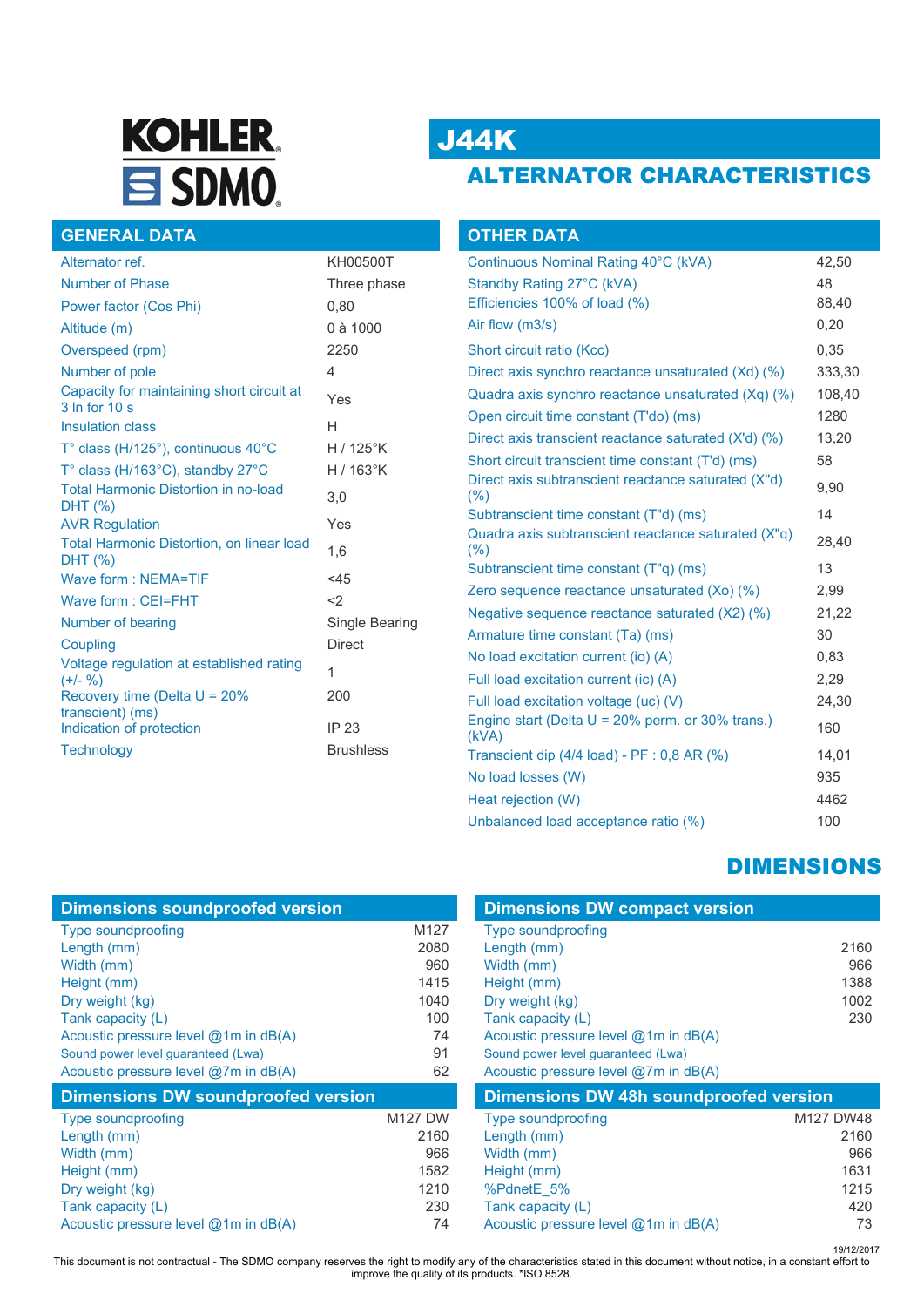| Sound power level guaranteed (Lwa)       | 91 |
|------------------------------------------|----|
| Acoustic pressure level $@7m$ in $dB(A)$ | 62 |

Sound power level guaranteed (Lwa) 91<br>Acoustic pressure level @7m in dB(A) 62 Acoustic pressure level  $@7m$  in dB(A)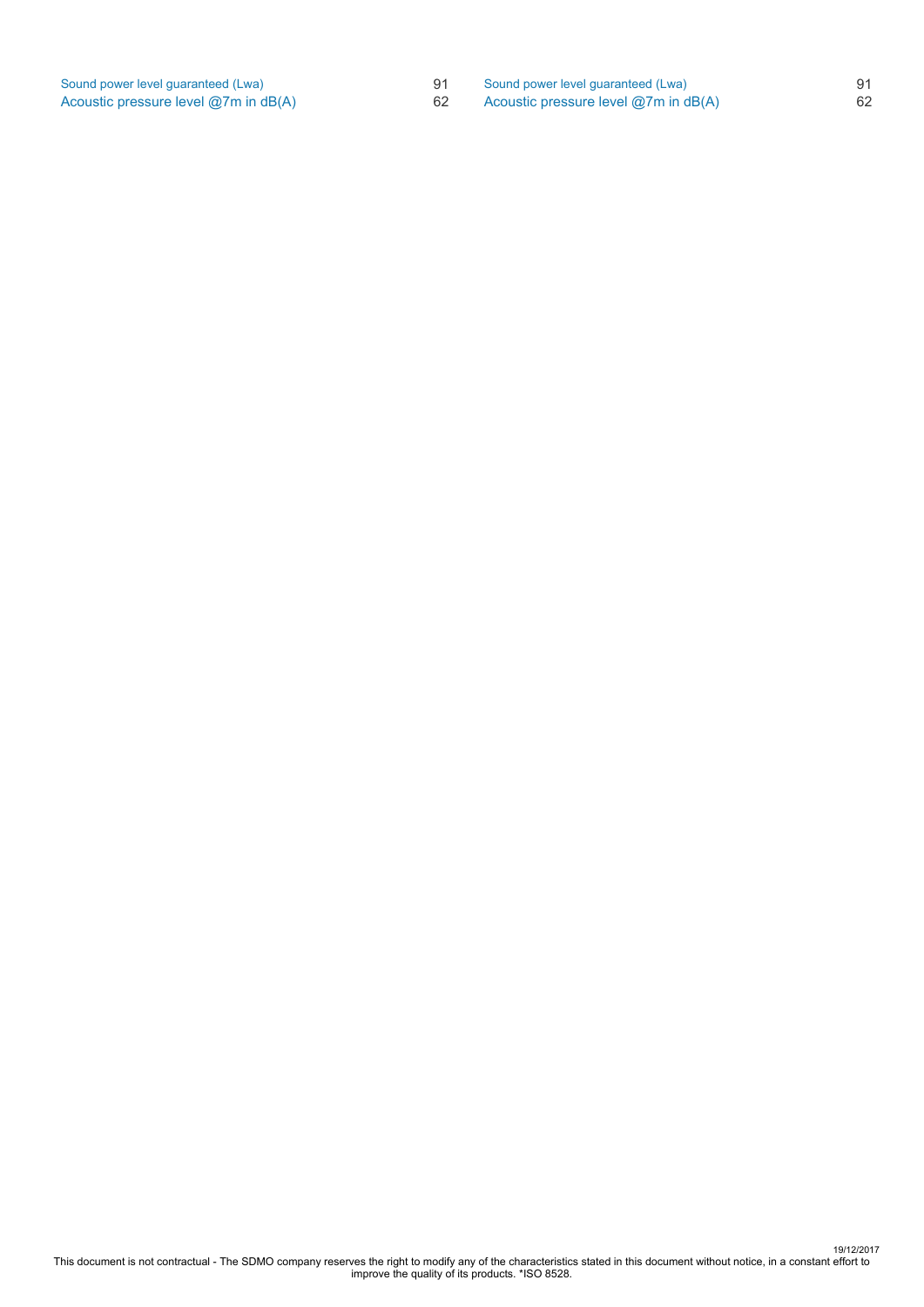# J44K



## CONTROL PANEL

## APM303, comprehensive and simple



The APM303 is a versatile unit which can be operated in manual or automatic mode. It offers the following features: Measurements:

phase-to-neutral and phase-to-phase voltages, fuel level (In option : active power currents, effective power, power factors, Kw/h energy meter, oil pressure and coolant temperature levels)

Supervision:

Modbus RTU communication on RS485 Reports:

(In option : 2 configurable reports)

Safety features:

Overspeed, oil pressure,coolant temperatures, minimum and maximum voltage, minimum and maximum frequency (Maximum active power P<66kVA)

Traceability:

Stack of 12 stored events

For further information, please refer to the data sheet for the APM303.

## TELYS, ergonomic and user-friendly



The highly versatile TELYS control unit is complex yet accessible, thanks to the particular attention paid to optimising its ergonomics and ease of use. With its large display screen, buttons and scroll wheel, it places the accent on simplicity and communication.

The TELYS offers the following functions:

Electrical measurements: voltmeter, frequency meter, ammeter.

Engine parameters: working hours counter, oil pressure, coolant temperature, fuel level, engine speed, battery voltage.

Alarms and faults: oil pressure, coolant temperature, failure to start, overspeed, alternator min./max., battery voltage min./max., emergency stop, fuel level.

Ergonomics: wheel for navigating around the various menus.

Communication: remote control and operation software, USB connections, PC connection.

For more information on the product and its options, please refer to the sales documentation.